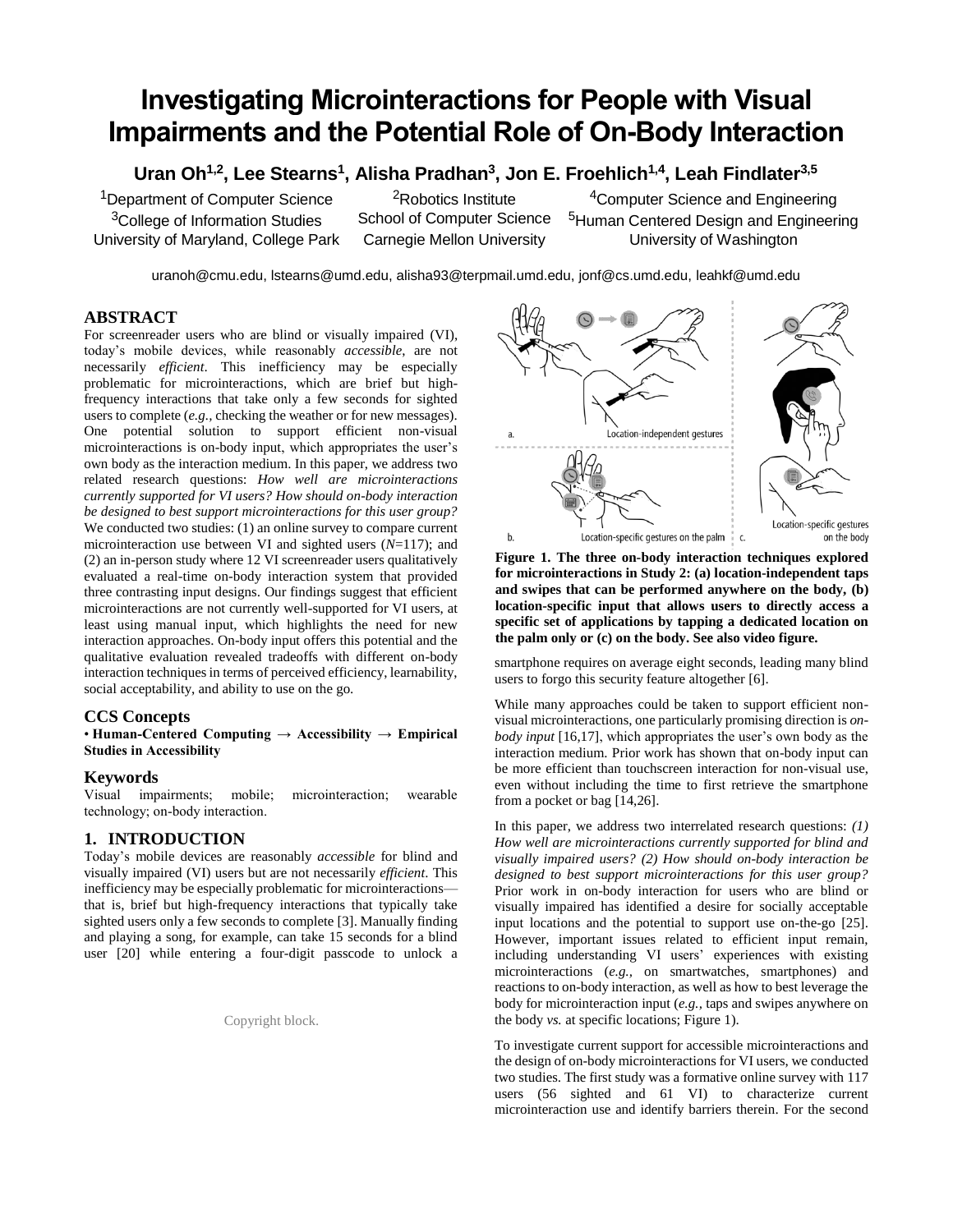study, we recruited 12 screenreader users who participated in an inperson semi-structured interview on the same themes and completed a qualitative evaluation of a real-time on-body interaction prototype that we developed. For the latter, participants compared three complementary on-body interaction techniques: location-independent gestures (*i.e.*, taps and swipes anywhere on the body), location-specific gestures on the hand (*i.e.*, pointing to different hand locations), and location-specific gestures on the body (*i.e.*, pointing to different hand and body locations).

Our findings suggest that efficient microinteractions are not currently well-supported for VI users, at least using manual input. While speech input is a common alternative, it is not always appropriate, thus highlighting the need for new approaches to support frequent and fast non-visual interactions. The qualitative evaluation of the three on-body interaction techniques to support microinteractions revealed tradeoffs in terms of perceived efficiency, learnability, social acceptability, and the ability to use on the go. For example, participants considered input at *specific* locations across the body to be the least efficient whereas locationindependent gestures, which can be performed anywhere, were seen as supporting learning and offering flexibility for use on-thego. In summary, the primary contributions of this paper are: (1) an identification of the needs, barriers, and strategies for enabling microinteractions for users with visual impairments in comparison to sighted users, and (2) design implications for supporting microinteractions for VI users via on-body input.

# **2. RELATED WORK**

Our research is informed by prior work on microinteractions and mobile and wearable technologies for VI users.

# **2.1 Microinteractions**

Microinteractions are defined by Ashbrook [3] as interactions that take less than four seconds to complete, such as changing the volume or dialing a number. These interaction durations are important because they can profoundly influence usage of an application or device [28,34]. Mobile contexts also increase the need for efficient interaction: Oulasvirta *et al.* [28] showed that mobile interaction typically occurs in short bursts of attention that are only four to eight seconds long.

Research on understanding and supporting microinteractions has largely focused on sighted users. Pizza *et al.* [29] found that the most frequent smartwatch interactions under 10 seconds were glancing at the watch face, accessing notifications, and setting and checking timers. As well, in an analysis of over 4,000 Android smartphone users, Bömer *et al.* [7], found that tasks related to communication (*e.g.*, text messaging, phone calls) were among the shortest and most frequently used tasks. Efforts to support more efficient microinteractions have largely focused on wearable devices because wearables enable quicker access times and less disruptive transitions between the device and the physical world compared to mobile phones [4,22,24]. In comparison to sighted users, however, VI users—our focus—typically have longer interaction times [5,6], which is particularly problematic in mobile contexts since device access is already limited [1,33,39]. While some wearable devices for VI users arguably support microinteractions (e.g., *EyeRing*'s barcode scanning and currency identification [24]), to our knowledge, no study has thoroughly examined VI users' microinteraction needs and how well these needs are currently supported.

# **2.2 Accessible Mobile/Wearable Interaction**

Mobile technology plays an important role for VI users, particularly in supporting independence [21]. Yet, touchscreen smartphones are not innately accessible due to a heavy reliance on visual cues and the minimal tactile feedback of the smooth touchscreen [18,23]. One approach for non-visual use is to employ location-insensitive gestures that do not require accurate hand-eye coordination [8,13,20]. For example, *Apple VoiceOver*<sup>1</sup> and *Google TalkBack*<sup>2</sup> , two popular mobile screenreaders, provide location-insensitive taps and swipes that can be performed anywhere on the screen. These solutions also support location-specific interaction by allowing users to touch down and move the finger around to hear audio output for each element that is touched. Despite these advances, however, touchscreen interactions can still be time-consuming for VI users [5,6,20,39]—likely impacting microinteraction efficiency.

Accessible wearable interaction has largely focused on supporting tasks in the physical world, such as way-finding [11], object or character recognition [32,35], and currency detection [24]. For instance, *OrCam* includes a wearable camera and provides speech output for reading or identification when the user points to a document, object, or face [27]. A smaller body of work has focused on providing mobile digital information access through wearable technologies for VI users, such as Ye *et al.*'s [39] study of a wristband that pairs with a phone to control audio screenreader output. That study also investigated the advantages and limitations of wearable devices over smartphones for VI users and found that potential advantages included quick interaction, discretion, and use on the go. We build on these prior studies by focusing on microinteractions specifically and the ability of on-body input to support these interactions for VI users.

On-body input [16,17] offers the same advantages as most other wearable input: portable and quick to access. Moreover, with tactile and proprioceptive feedback from the user's own body, on-body input is efficient for eyes-free use [14]—a finding that has been extended to VI users [26]. Studies on the *design* of on-body interaction have focused primarily on sighted users (*e.g.*, [15,38]). For example, Weigel *et al*. [38] investigated characteristics of different skin input modalities and preferred input locations, and found that the most preferred location was the palm. As an exception, Oh and Findlater [25] studied the design of on-body input by asking VI users to create on-body input gestures and to compare location-independent input gestures on the hand to on a touchscreen phone. Findings showed that input on the hands and arms was considered relatively socially acceptable and on-body input in general was seen as valuable compared to the phone during hands-busy use (*e.g.*, one hand holding a cane or dog leash). However, the authors did not investigate *location-specific* on-body input, which has been shown to offer potential performance benefits over touchscreen interaction [26].

# **3. STUDY 1: MICROINTERACTION SURVEY**

We conducted an online survey with 61 VI and 56 sighted smartphone users to compare microinteraction usage patterns between these two groups. We targeted VI users who interact primarily through audio output (*e.g.,* screenreaders) rather than visual output (*e.g.,* screen magnifiers). Thus, our VI group only includes participants who reported using screenreaders most or all of the time when interacting with their mobile device.

l

<sup>1</sup> http://www.apple.com/accessibility/ios/voiceover/

<sup>&</sup>lt;sup>2</sup> https://play.google.com/store/apps/details?id=com.google.android.marvin.talkback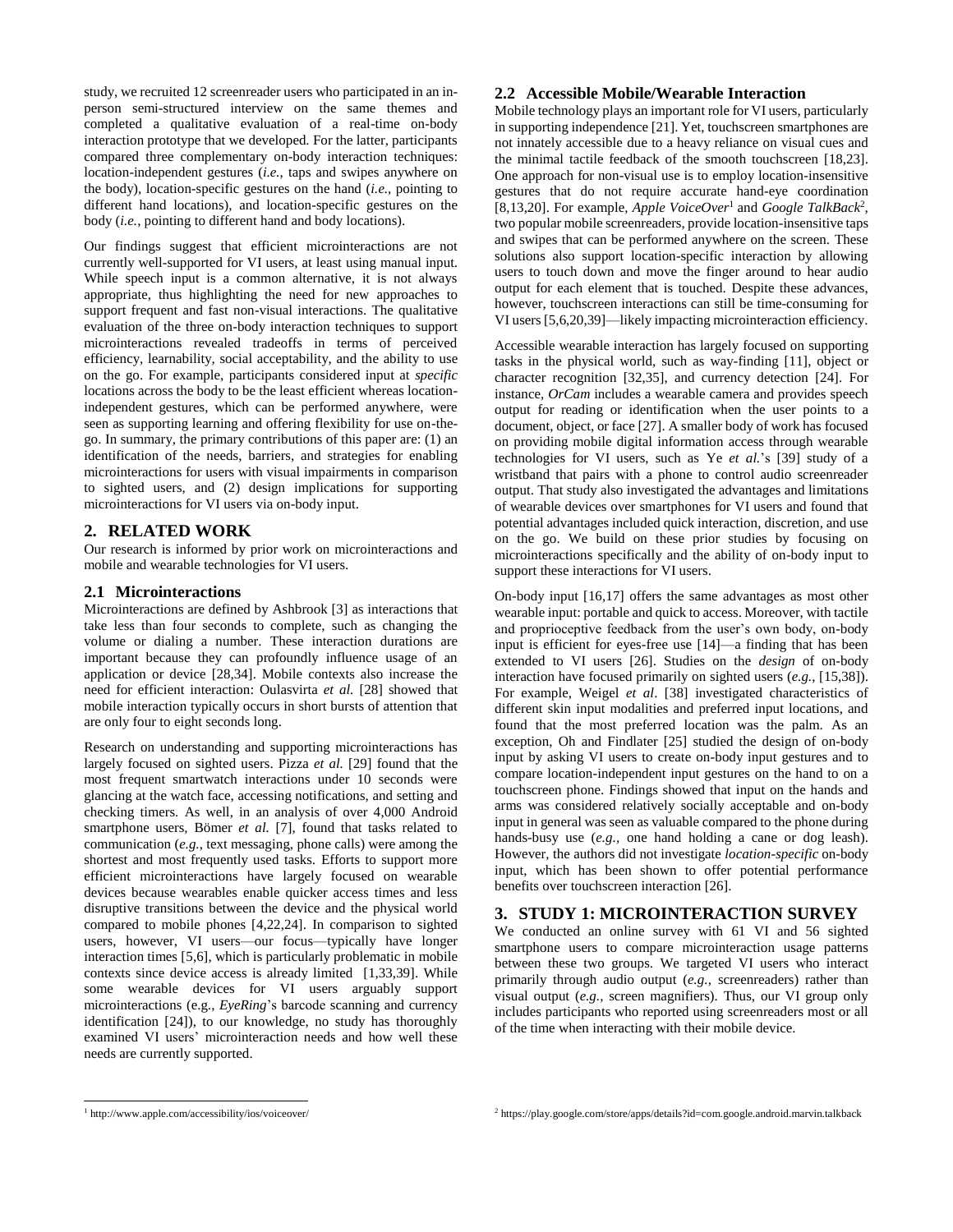**Smartwatch:** A smartwatch offers many of the same features as a smartphone, but has a smaller screen that is roughly the size of a large watch face. Smartwatches often include a camera, speaker, microphone, and sensors that can track information like the number of steps you've taken.

**On-body interaction:** Imagine a small wearable device such as a wristband or a ring that can sense when you do taps, swipes or other gestures on the surface of your body. This device can be paired with a small speaker for audio output or with a projected image on your arm or hand and would allow you to do many of the same actions as you can do on a smartphone or smartwatch. For example, you can perform taps and swipes on your bare palm in the same way you usually use the touchscreen on a phone or smartwatch. You can also tap or perform other gestures at specific locations on your body, such as the wrist, a fingertip, or ear to execute specific actions (e.g., check the time, answer a phone call, change a song's volume).

#### **Figure 2. Descriptions of smartwatches and on-body interaction used in the online survey.**

The survey focused on microinteractions with smartphones and smartwatches but also solicited open-ended feedback about onbody interaction. We hoped to learn:

- 1. What are the most common microinteractions currently used by sighted and VI users?
- 2. What tasks, if any, are not supported as microinteractions for VI users but would be valuable to support in the future?
- 3. How do users perceive the use of wearable devices (specifically, smartwatches) for microinteractions compared to smartphones?
- 4. How do people react to the idea of on-body interaction and what potential use cases do they foresee?

## **3.1 Method**

We created an accessible online survey via *SurveyMonkey*, which was designed to take ~25 minutes for screenreader users. Smartphone owners were recruited to participate through email lists, a university bulletin board, community organizations, Facebook, and word of mouth. After completion, participants could opt into a drawing for a \$100 Amazon gift certificate.

#### *3.1.1 Survey Design*

The survey, included in Appendix A, consisted of 32-36 questions depending on the participant's level of vision. For smartwatch owners, we asked an additional 24 questions. Questions included general background (*e.g.*, age, gender), current mobile and wearable technology use (*e.g.*, device type, frequency of use), and perceived tradeoffs between smartphones and smartwatches. The survey also asked respondents to estimate the time needed for them to complete specific microinteractions that are common for sighted users on mobile and wearable devices [2,37]—see Table 1. At the end of the survey, we also solicited feedback on the idea of on-body interaction. To aid understanding, we provided brief descriptions of smartwatches and on-body interaction (Figure 2).

## *3.1.2 Data and Analysis*

During a one-month period, we received 134 fully completed and 13 partially completed survey responses (dropout rate of 8.8%). Fifty-six participants reported normal or corrected-to-normal vision (*sighted* participants) and 61 participants reported having a visual impairment and using a screenreader most or all of the time (*VI*  participants); an additional 17 VI participants who were infrequent screenreader users were excluded from analysis. Of the VI group, one participant had 20/70 to 20/200 vision, 13 were legally blind (at best 20/200), 17 were blind with some light perception, and 30 were totally blind. Participants were asked to specify their age within a range  $(e.g., 35-44, 45-54)$ ; the median age range was  $45-$ 54 for VI participants (38 female, 22 male, 1 other) and 25–34 for sighted participants (30 female, 26 male).

**Table 1. The ten microinteractions examined in our online survey. This list is based on [7,29]**.

| <b>Task Label</b> | <b>Task Description</b>                                   |  |
|-------------------|-----------------------------------------------------------|--|
| Alam              | Set an alarm or timer                                     |  |
| App launch        | Find and open a specific app                              |  |
| Calendar          | Check your calendar for an overview of the day's schedule |  |
| Clock             | Check the current time                                    |  |
| Music             | Pause a music player                                      |  |
| Navigation        | Set a destination to get navigation directions            |  |
| Phone calls       | Dial a phone number                                       |  |
| Read message      | Read a text message that is two sentences long            |  |
| Respond to msq.   | Respond to a text message with a two-word reply           |  |
| Weather           | Check the weather                                         |  |

**Table 2. Mobile tasks reported as being frequent and fast to**  complete  $( \leq 10$  seconds) by at least five VI or sighted **participants, sorted by popularity among VI participants. Bolding and '\*' indicate tasks that were significantly different between the two user groups.**

| Task                                                  | VI (N=61) | Sighted( $N=56$ ) |
|-------------------------------------------------------|-----------|-------------------|
| Email interactions, primarily checking for new email  | 80.3%     | 73.2%             |
| Text message interactions, primarily checking for new | 68.9%     | 76.8%             |
| messages                                              |           |                   |
| Checking the weather*                                 | 41.0%     | 21.4%             |
| Voice call interactions (e.g., answering or declining | 34.4%     | 10.7%             |
| calls, dialing, checking missed calls)*               |           |                   |
| Checking the time                                     | 31.1%     | 28.6%             |
| Checking notifications other than calls, emails, text | 26.2%     | 19.6%             |
| messages, social media                                |           |                   |
| Social media, primarily checking for updates          | 19.7%     | 30.4%             |
| Information search (e.g., trivia, bus schedule)       | 19.7%     | 17.9%             |
| Music player control                                  | 18.0%     | 8.9%              |
| Changing device settings (e.g., volume, wifi)         | 9.8%      | 5.4%              |
| Calendar interactions                                 | 8.2%      | 8.9%              |

We used chi-square tests of independence to analyze the impact of user groups (VI *vs.* sighted) on frequency data (*e.g.*, from multiplechoice questions on microinteraction usage). For the seven openended questions in the survey, we followed an iterative coding process [19]. Two researchers together developed initial codebooks for each question, then independently coded a randomly selected subset of 20-40 responses. Cohen's kappa was computed to assess interrater reliability for each code and problematic codes were refined; three to four iterations of this process were completed for each question. The average kappa score across all codes after the final iteration was  $0.87$  (*SD* = 0.12; range 0.53–1.0).

# **3.2 Findings**

We describe participants' experiences with microinteractions, perceived tradeoffs between smartphones and smartwatches, and responses to the idea of on-body interaction. Asterisks in tables and figures indicate statistically significant differences (*p* < .05) between the VI and sighted participant groups.

## *3.2.1 Device Ownership and Frequency of Use*

As required to complete the survey, all participants owned smartphones. Most VI participants had iOS devices (59 iOS, 8 Android, 1 other), while sighted participants were more evenly split (29 iOS, 30 Android, 5 other), confirming previously identified patterns of adoption [5,37,39]; some participants reported multiple devices. Participants used their devices frequently: 56 VI and 55 sighted participants reported using their smartphone at least once every few hours. Thirteen participants (4 VI, 9 sighted) owned a smartwatch and all reported using it at least every few hours.

## *3.2.2 Frequently Used Microinteractions*

To compare what current smartphone tasks can be classified as microinteractions for VI users versus sighted users, we asked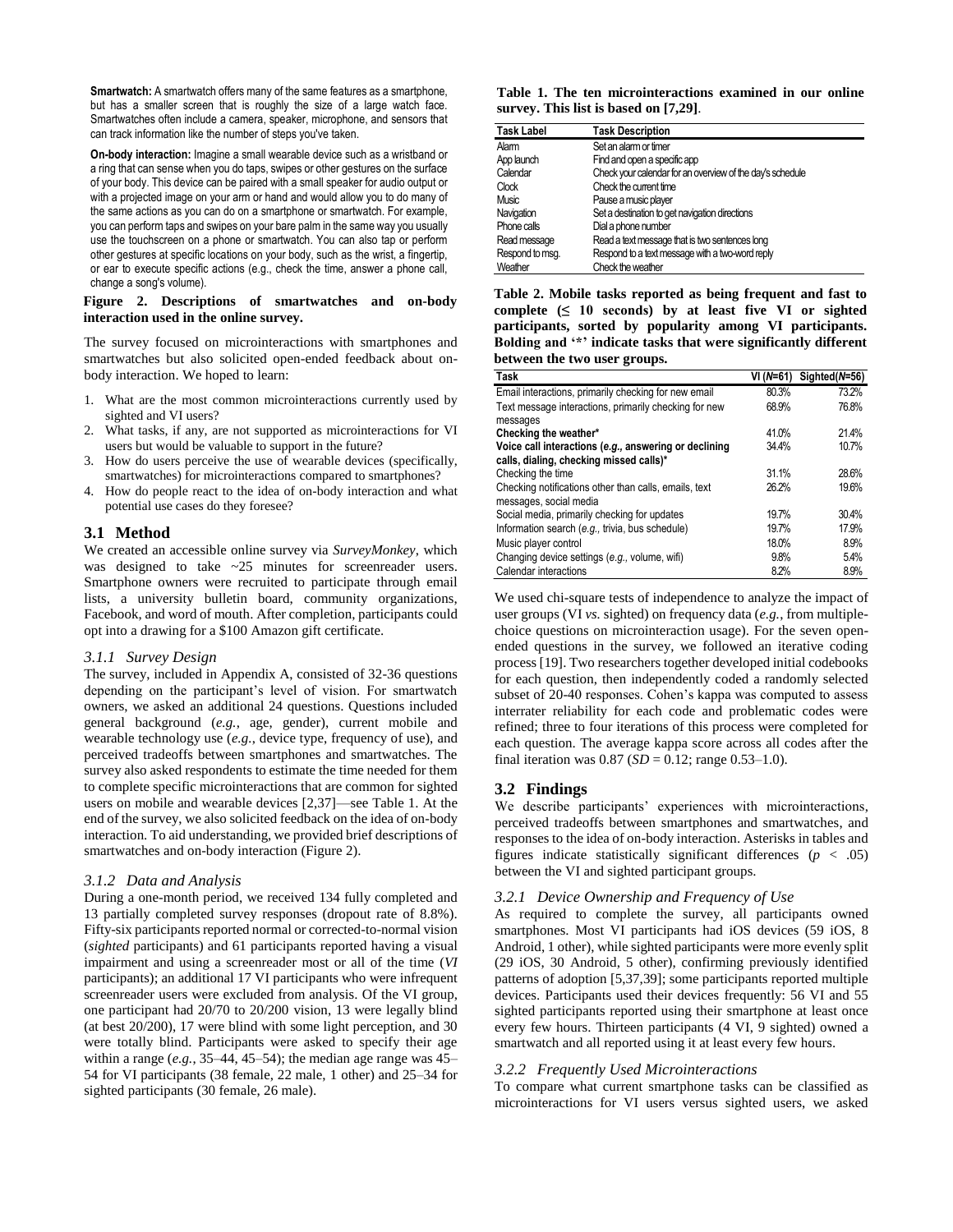

**Figure 3. Percentage of survey participants reporting different task completion times across 10 common microinteraction tasks, sorted by the percentage of VI participants who reported** *'< 5 seconds'***.**

participants to list tasks that were *frequent* and  $fast \leq 10$  seconds to complete). This was an open-ended question and responses are shown in Table 2. While overall trends are similar across the two groups, VI participants were significantly more likely to list '*checking the weather'* (41% *vs.* 21%;  $\chi^2(1)} = 5.16$ ,  $p = .023$ ,  $\phi =$ .21) and *'voice call interactions'* (34% *vs.* 11%;  $\chi^2(i) = 9.25$ ,  $p =$ .002,  $\phi = .28$ ) than sighted participants. The voice call interactions by VI users consisted primarily of checking for missed calls and voicemails. These differences may reflect the utility of auditory information for VI users, such as hearing a weather forecast versus looking out the window or talking versus composing a text message. As for accessibility-specific tasks such as OCR or identifying colors, only one participant reported such a task as taking 10 seconds or less to complete: '*identifying currency'*.

#### *3.2.3 Task Completion Time for Microinteractions*

To quantify how screenreader use impacts microinteraction task completion time, we asked participants to estimate their time to complete each of the 10 microinteractions listed in Table 1 using manual input (*i.e.*, without speech dictation); options were *'< 5 seconds'*, *'5-20 seconds'* and *'> 20 seconds'*. Figure 3 shows the reported durations for each task. Generally, a greater percentage of sighted participants reported being able to complete the tasks in *'< 5 seconds'* compared to VI users. The frequencies of reported completion times were significantly different between the two participant groups for more than half of the tasks (Table 3). While prior work has shown that screenreader users are slower at mobile tasks than sighted users [5,21], these results emphasize how widespread this trend is for tasks that are often deemed to be microinteractions. Focusing on the responses that were *'< 5 seconds'* (a microinteraction duration), the most substantial difference between the two groups was related to text entry (*'Respond to Message'*). Only 23% of VI participants reported *'< 5 seconds'* for this task compared to 55.4% of sighted participants, perhaps due to the inefficiency of manual text entry for users with visual impairments [5,8].

#### *3.2.4 Use of Speech Input*

Motivated by studies showing that speech input (*e.g.*, *Apple Siri*) is more popular for blind users than sighted users [5,39], we examined speech input use for microinteractions. Overall, and confirming prior work, a significantly greater number of VI participants (36.1%) reported using speech input at least '*most of the time*' compared to sighted participants (8.9%); chi-square test ( $\chi^2$ <sub>(1)</sub> = 12.11,  $p = .001$ ,  $\phi = .32$ ). We also asked participants to indicate whether they '*usually'* use speech input for each microinteraction

**Table 3. Chi-square test results comparing reported microinteraction task durations between the sighted and VI groups (does not include responses of "N/A"). Only the six tasks (of 10) that were significantly different are listed.**

|                     | .,<br>$\tilde{\phantom{a}}$ |          |              |       |     |  |
|---------------------|-----------------------------|----------|--------------|-------|-----|--|
| Task                | Nvi                         | Nsighted | $\chi^2$ (2) |       |     |  |
| Clock*              | 59                          | 56       | 6.57         | .038  | .24 |  |
| Respond to Message* | 58                          | 55       | 15.84        | < 001 | .38 |  |
| <b>Phone Calls*</b> | 59                          | 56       | 13.38        | .001  | .34 |  |
| Alarm*              | 56                          | 54       | 10.59        | .005  | .31 |  |
| Calendar*           | 49                          | 46       | 10.84        | .004  | .34 |  |
| Navigation*         | 50                          | 53       | 15.18        | .001  | .39 |  |

**Table 4. Percentage of participants who '***usually'* **use speech input for each of ten given microinteractions, with chi-square test results comparing the two participant groups. Bolding and '\*' indicate tasks that were significantly different between the two user groups.** 

| Task                | VI (N=61) | Sighted (N=55) | $\chi^2$ (3) | р     |     |
|---------------------|-----------|----------------|--------------|-------|-----|
| Phone calls*        | 73.8%     | 25.0%          | 27.78        | < 001 | .49 |
| Alarm*              | 72.1%     | 33.9%          | 17.15        | < 001 | .38 |
| Respond to message* | 67.2%     | 17.9%          | 28.93        | < 001 | .50 |
| Navigation*         | 63.9%     | 30.4%          | 6.73         | .01   | .24 |
| Weather*            | 52.5%     | 21.4%          | 11.98        | .001  | .32 |
| App launch*         | 50.8%     | 16.1%          | 15.67        | < 001 | .37 |
| Read message*       | 34.4%     | 7.1%           | 12.94        | < 001 | .33 |
| Clock*              | 34.4%     | 7.1%           | 12.94        | < 001 | .33 |
| Calendar*           | 32.8%     | 7.1%           | 11.78        | .001  | .32 |
| <b>Music</b>        | 16.4%     | 7.1%           | 2.37         | .124  | .14 |

listed in Table 1 (responses: yes/no). VI participants were significantly more likely to use speech input than sighted participants for all tasks except '*Music*' (Table 4). The biggest effect size was for '*Respond to Message*' where VI users were almost 4x as likely to use speech, again perhaps reflecting the difficulty of manual text entry for this user group [5,8].

## *3.2.5 Comparison of Smartphones and Smartwatches*

While wearable devices like smartwatches have been shown to be particularly useful for supporting microinteractions for sighted users [3], we wanted to understand whether perceptions differ for VI users. Specifically, we asked four open-ended questions comparing smartwatches and smartphones: two about perceived advantages/disadvantages of smartwatches (Table 5) and two about tasks conducive to each technology. Because only a small number of participants owned a smartwatch (9 sighted, 4 VI), our analysis does not just focus on their responses but instead includes all 117 participants.

Table 5 shows smartwatch advantages and disadvantages mentioned by at least five participants in either user group, along with chi-square test results comparing the groups. VI participants were significantly more likely to mention advantages due to the watch's small size (*e.g.*, lightweight, portable) (30.9% *vs.* 12.7%), while sighted participants were significantly more likely to mention disadvantages due to size (*e.g.*, small input/output area) (72.7% *vs.* 53.7%). VI participants were also significantly more concerned about '*sound-related issues*' such as low volume or not being able to pair with/plug in headphones (16.7% *vs.* 0.0%). Overall, these differences may reflect a reliance on visual output by sighted users compared to audio output by VI users.

When participants were asked about tasks they would prefer to do on a smartwatch compared to a smartphone, the top responses were fitness tracking (39.3% of VI *vs.* 33.9% of sighted participants), clock (32.8% *vs.* 37.5%), and text messaging (32.8% *vs.* 33.9%). Interestingly, 29.3% of VI participants said they would prefer the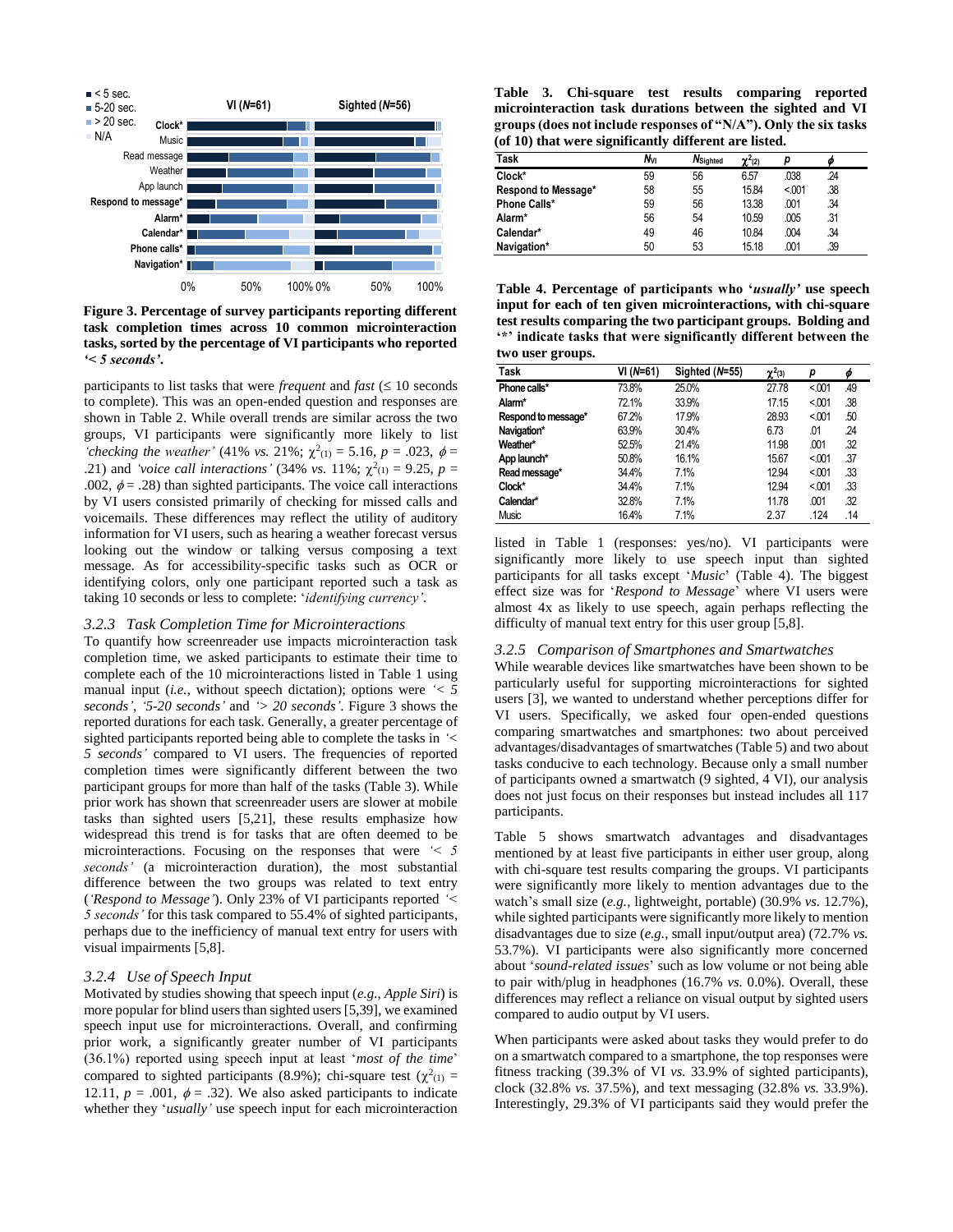**Table 5. Perceived advantages and disadvantages of smartwatches compared to smartphones mentioned by at least five VI or sighted participants, sorted by popularity among VI participants. Items with significantly different response rates between the two groups are bolded and marked with '\*'.**

| <b>Advantages</b>           | VI (N=55) | Sighted (N=55) | $\chi^2$ (1) | р    | φ     |
|-----------------------------|-----------|----------------|--------------|------|-------|
| Quick/easy access           | 50.9%     | 52.7%          | 0.04         | .849 | $-02$ |
| Small - lightweight*        | 30.9%     | 12.7%          | 5.33         | .021 | .22   |
| Portable                    | 21.8%     | 14.5%          | 0.98         | .323 | .09   |
| Not having to hold a device | 9.1%      | 9.1%           | 0.00         | 1.00 | .00   |
| Less distracting*           | $0.0\%$   | 9.1%           | 5.24         | .022 | - 22  |
| <b>Disadvantages</b>        | VI (N=54) | Sighted (N=55) | $\chi^2(1)$  | р    |       |
| Small - input/output space* | 53.7%     | 72.7%          | 4.25         | .039 | -.20  |
| Limited functionality       | 22.2%     | 16.4%          | 0.60         | .438 | .07   |
| Sound-related issues*       | 16.7%     | $0.0\%$        | 9.99         | .002 | .30   |
| Not a stand-alone device    | 14.8%     | 10.9%          | 0.37         | .542 | .06   |

phone for all tasks compared to only 13.2% of sighted participants; this difference was significant  $(\chi^2(1)) = 4.24$ ,  $p = .040$ ,  $\phi = .20$ ).

#### *3.2.6 Attitude Toward On-body Interaction.*

Finally, we asked two open-ended questions about on-body interaction: overall reactions to the concept and for what specific tasks, if any, such interaction may be useful. Five VI participants did not answer this question and are excluded from this analysis. Participants were roughly evenly split in mentioning potential benefits or concerns of on-body interaction. 48.2% of VI and 60.7% sighted participants mentioned at least one benefit, such as quick/easy access or larger interaction surface than a smartphone. However, 46.4% of VI and 46.4% of sighted participants also mentioned at least one concern, such as social acceptability, technical challenges (*e.g.*, sensing accuracy), and learning curve. The most frequent concern for VI users was social acceptability, although this was mentioned by only 12.5% of VI participants; 3.6% of sighted participants reported the same. Fifty-five VI users and 51 sighted users provided suggestions for tasks where on-body interaction would be especially useful. The most common were making phone calls (29.1% of VI and 39.2% of sighted responses) and checking the time (27.3% of VI and 31.4% of sighted responses). Other suggestions included changing device settings, reading/checking new messages, and controlling a media player.

#### **3.3 Summary**

Our findings emphasize differences between VI and sighted users' experiences with microinteractions. VI users took longer to complete microinteractions for most tasks and were more likely to use speech input. In terms of attitudes towards smartwatches, VI users were more likely to appreciate the small size of the device but to also be concerned about audio quality compared to sighted users. Both groups of participants responded largely similarly to the idea of on-body interaction, expressing potential benefits (*e.g.*, larger interaction space) and some concerns (*e.g.*, social acceptability).

# **4. Study 2: Interview & Prototype Evaluation**

We conducted an in-person study with 12 VI participants to reexamine the survey themes in more depth and to subjectively compare different on-body interaction techniques for microinteractions. Previous work has shown that on-body input is more efficient for VI users than smartphone input when using *location-specific* gestures—such as pointing to different areas of the hand [26]. But, how does such input compare subjectively to more flexible *location-independent* input, such as taps or swipes

 $\overline{a}$ 



**Figure 4. Our wearable, on-body interaction prototype system consists of a finger-worn package including a camera and LED, two IR reflectance sensors, and an IMU. Computer vision and machine learning algorithms are used to support locationspecific, on-body gestural interaction.**

anywhere on the body? Moreover, for location-specific input, do users value semantic mappings between locations and microinteractions (*e.g.*, tapping the wrist to hear the time) or more discreet but less meaningful locations? To address these questions, we built and asked participants to use a real-time system that supported three on-body interaction techniques: locationindependent input, location-specific input at different body locations, and location-specific input on only the hand.

## **4.1 Participants**

We recruited 12 smartphone users with visual impairments (7) female) through email lists, local organizations, and word of mouth; three of them (P1, P6 and P9) also participated in Study 1. Nine were blind and three had low vision. They were on average 46.2 years old (*SD* = 12.0, range 29–65). All participants had owned a smartphone for more than a year and used a screenreader "*all of the time*", except for P11 who used a screenreader "*most of the time.*" P5 used an Android phone, while the remaining participants used iPhones. Only two participants owned a wearable device: P10 had a fitness tracker and P5 had previously owned a smartwatch but rarely used it. As with the survey, the use of speech input was prevalent: ten participants used speech at least some of the time*;*  seven of these reported regular use. Participants were compensated \$60 for their time and travel costs.

#### **4.2 Real-time Wearable System**

We built a real-time wearable system, shown in Figure 4, to explore microinteractions using three different on-body interaction techniques: location-independent gestures, location-specific gestures on the palm only, and location-specific gestures at a wider variety of body locations.

## *4.2.1 System and Algorithms*

The system includes several finger-worn sensors, as shown in Figure 4: a pair of infrared  $(IR)$  reflectance sensors<sup>3</sup> near the tip of the finger to sense *touch-down* and *touch-up* events, a camera<sup>4</sup> that localizes the user's touch using computer vision, an LED to provide consistent lighting for the camera, and an inertial measurement unit (IMU)<sup>5</sup> for sensing movements and recognizing gestures. Placing the sensors on the gesturing finger rather than elsewhere on the

<sup>3</sup> Fairchild Semiconductor QRE113GR

<sup>4</sup> Awaiba NanEye GS Idule Demo Kit

<sup>&</sup>lt;sup>5</sup> Adafruit Flora LSM9DS0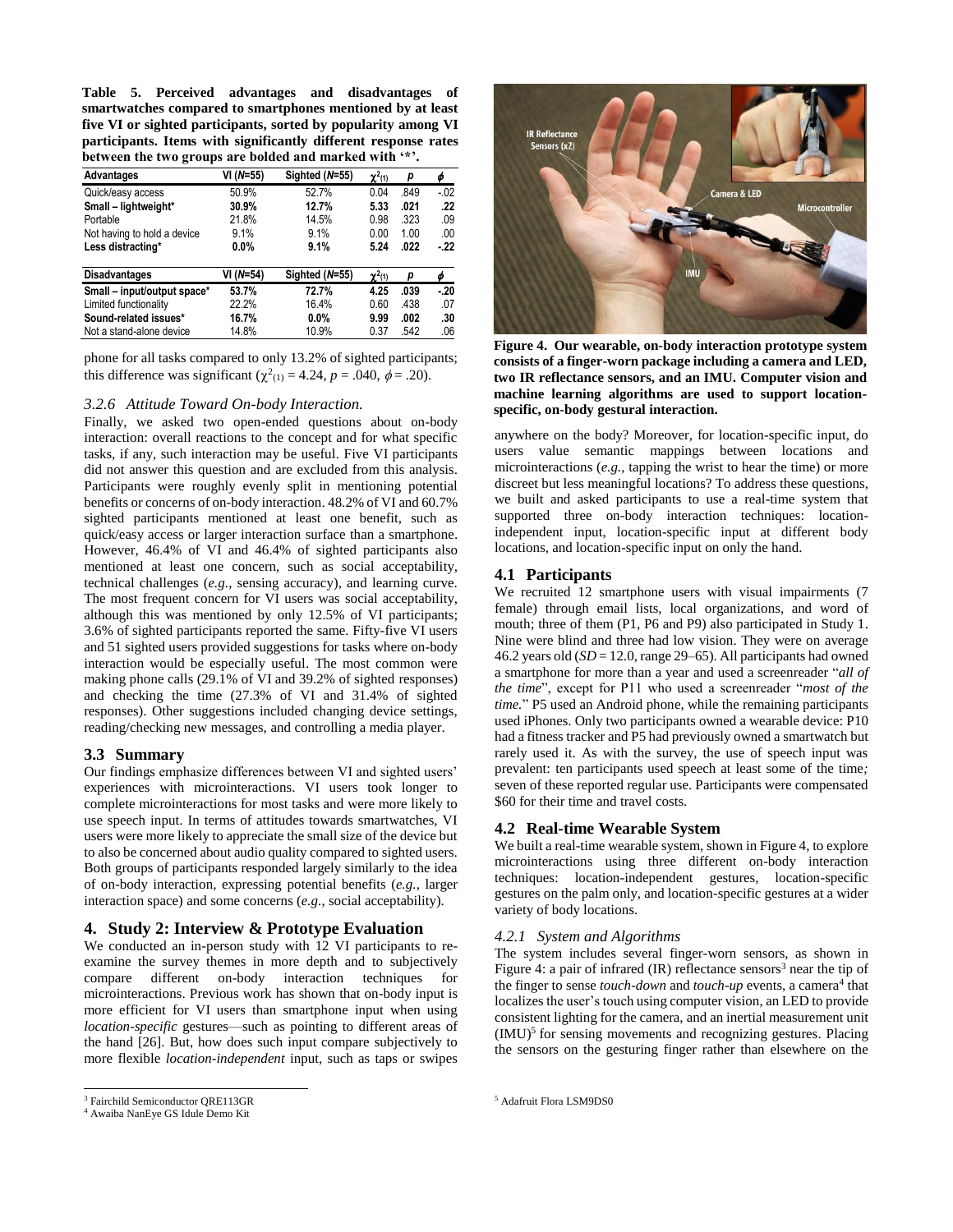**Table 6. Our system supports 16 microinteractions organized in a two-level hierarchical menu. An \* identifies items that we asked participants to select in our user study.**

| Category                     | Application        | <b>Description</b>                                                              |
|------------------------------|--------------------|---------------------------------------------------------------------------------|
| Clock                        | Time               | Check the current time                                                          |
|                              | Alarm*             | Check the next alarm                                                            |
|                              | Timer*             | Check the time remaining                                                        |
|                              | Stopwatch          | Check the time elapsed                                                          |
|                              | Date               | Check today's date                                                              |
| Daily Summary                | Calendar*          | Check the next event                                                            |
|                              | Weather*           | Check the current temperature and weather<br>conditions                         |
| <b>Notifications</b>         | Summary            | Summarize notifications (e.g., "one missed<br>phone call and two new messages") |
|                              | Missed phone call* | Check missed phone calls (e.g., "missed<br>phone call from Alice")              |
|                              | New message #1     | Check first new message (e.g., "message<br>from Bob")                           |
|                              | New message #2*    | Check second new message (e.g.,<br>"message from Charlie")                      |
| <b>Health and Activities</b> | Distance           | Check the miles traveled                                                        |
|                              | Steps*             | Check the number of steps taken                                                 |
|                              | Calories           | Check the calories burnt                                                        |
|                              | Heart rate*        | Check the heart rate                                                            |
| Speech Input*                | (No sub-menu)      | Activate voice input                                                            |

body mitigates the camera framing issues that VI users often face [2] and enabled flexible input at a variety of locations.

Our system use the camera images that occur between touch-down and touch-up events to localize patches of skin, an approach adapted from [36]. While the algorithms are not the focus of the current paper, in short, the approach is as follows. The visual texture, represented as a histogram of rotation-invariant local binary patterns at multiple scales, is classified using support vector machines (SVMs). To achieve real-time use (~35 fps), we remove the geometric verification stage reported in [36] and compensate for the resulting loss in accuracy by combining location estimates across 20 video frames (~570ms window). Once the location has been classified, an SVM trained on accelerometer, gyroscope, and IR features classifies the gesture itself (*e.g.*, tap, directional swipe). The image-based localization step requires training per participant, as described in the procedure section below.

The hardware components were mounted on the user's index finger via a 3D-printed ring and Velcro strips, and were positioned to avoid interfering with the user's fingertip sensitivity or range of motion. The IMU and IR sensors were connected to a wristband containing an Arduino microcontroller<sup>6</sup>, which in turn connected along with the camera to a desktop computer<sup>7</sup>. Speech feedback was provided through a pair of speakers using the *Microsoft .NET* speech synthesis libraries. This prototype was intended to explore possible on-body interaction designs, and we envision a future system to be much smaller and self-contained.

#### *4.2.2 Interaction Techniques*

The system allowed users to access 16 applications that align with the microinteraction findings in Study 1. As shown in Table 6, the applications were arranged in a two-level menu hierarchy with five top-level categories; only the *Speech Input* category had no submenu. We implemented the following three interaction techniques, shown in Figure 1 and in the accompanying video figure, for accessing the top-level categories.

*Location-independent gestures (LI).* Touching anywhere on the body and swiping left and right allows the user to linearly navigate through the top-level menu categories, while a double-tap activates

l



**Figure 5. Locations used for** *LSpalm* **and LS***body* **interaction techniques: (a)** *LSpalm* **mapped five microinteraction categories arbitrarily to five locations on palm; (b) LS***body* **mapped the categories when possible to semantically meaningful body locations (e.g., wrist for** *Clock***).** 

the currently selected category. This interface is simple and flexible, but similar location-independent interaction on the touchscreen has been shown to be time-consuming for VI users navigating a long list of items [20].

*Location-specific gestures on the palm (LSpalm)*. The top-level categories are arbitrarily mapped to the five palm locations shown in Figure 5a: up (*Notifications*), left (*Clock*), right (*Daily Summary*), down (*Health and Activities*), and center (*Voice Input*). Users can select a category by directly tapping on its location or they can "touch and explore"—touching down anywhere on the palm, sliding the finger around to hear each touched item read aloud, then lifting up when the desired item is found. VoiceOver and TalkBack support a similar touch-and-explore functionality.

*Location-specific gestures on the body (LSbody)*. The top-level categories are mapped to five locations on the body, with semantic mappings where possible (Figure 5b). Semantic body mappings, have shown promise for body-centric mobile interactions [10,12]. The five locations included: tapping the outer wrist for *Clock*, the ear for *Speech Input*, and the thigh for *Health and Activities* (*e.g.*, step count). Other mappings were the palm for *Notifications* and the inner wrist for *Daily Summary*.

Once the top-level category is selected and activated using one of these three interaction techniques, users swipe left/right to navigate the submenu items and double-tap to select the current item. This submenu interaction is similar to basic interface navigation with VoiceOver and TalkBack, with which our participants were familiar (all were screenreader users). Of the three interaction techniques, the location-specific options should theoretically be fastest because they allow for direct access to menu categories, while the location-independent option provides more flexibility.

## **4.3 Procedure**

The study session began with a background questionnaire, followed by semi-structured interview questions (~20 minutes) that focused on the same themes as the survey. After the interview, we calibrated and trained the localization component of the wearable on-body interaction prototype (~30 minutes), which included collecting several images of each location shown in Figure 5. The three interaction techniques were then presented in counterbalanced order. For each interaction technique, participants were given a short introduction (~5 minutes) before independently completing a set of 10 microinteractions. Each microinteraction consisted of navigating to, selecting, and briefly using an application (*e.g.*,

<sup>7</sup> Dell Precision T7910 (Intel Xeon, 8-core, 2.1Ghz, NVIDIA GeForce GTX 750Ti)

<sup>6</sup> Sparkfun Arduino Pro Micro (5V/16MHz)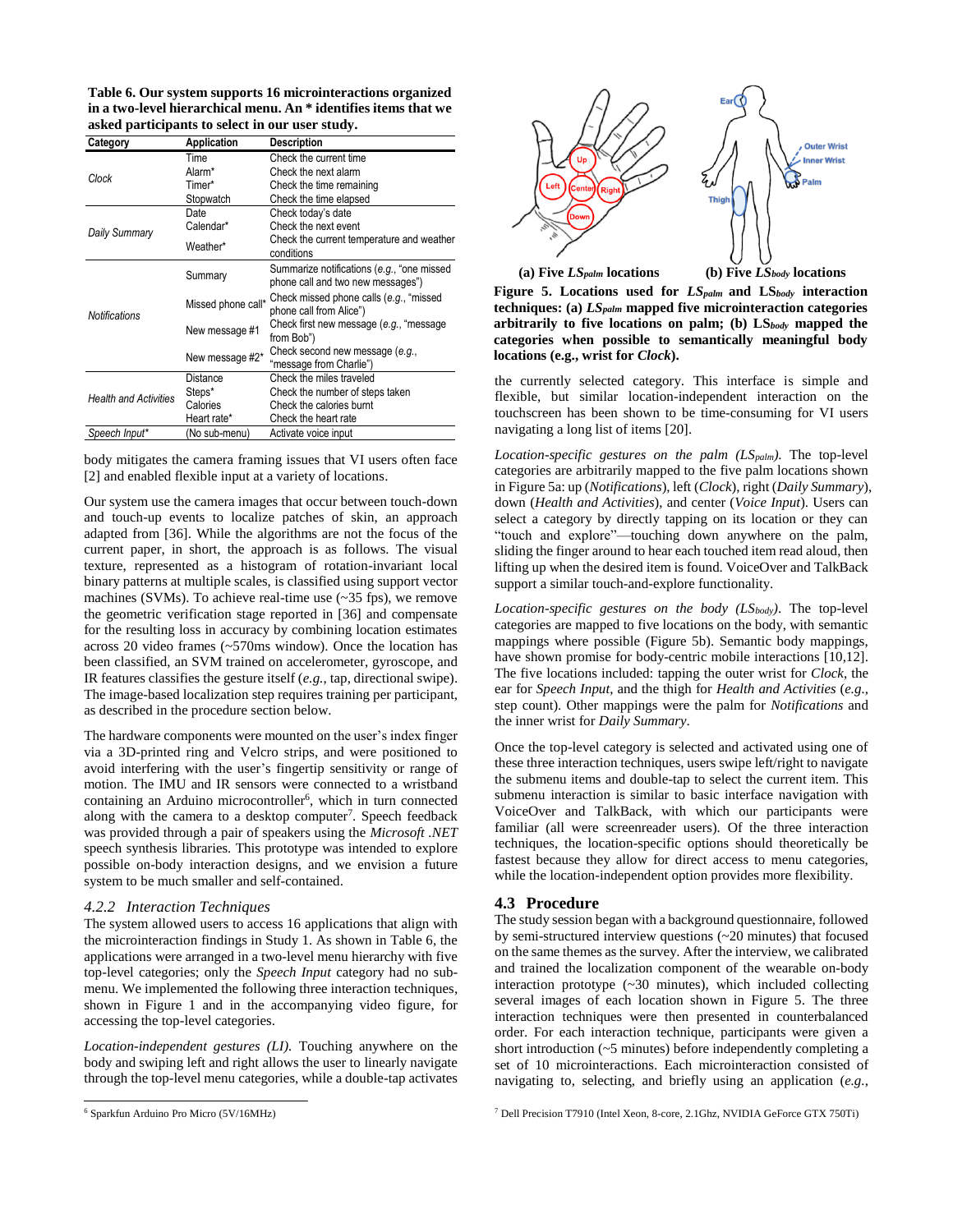*Alarm* item within the *Clock* category). The set included two applications from each of the five menu categories (Table 6) except for the *Speech Input* category, which was simply selected twice since it had no submenu items. For each microinteraction, the tester stated which application to select along with its category. The session concluded with open-ended questions about the user experience and comparison of the three interaction techniques in terms of preference, ease of use, efficiency, and use in public.

# **4.4 Data Analysis**

We audio-recorded and transcribed participants' open-ended responses for analysis. For questions that were also in the online survey, we reused the same analytical codebook (*e.g.*, "*What tasks or actions do you do frequently on your phone?*"). Other questions were analyzed by one researcher based on themes of interest [9] (*e.g.*, one-handed use of phone, interaction on-the-go), while allowing for new, emergent themes.

# **4.5 Findings**

We briefly cover findings that confirm and extend the survey responses on general microinteraction use before presenting subjective responses to the on-body interaction techniques.

# *4.5.1 Current Microinteraction Experience*

In general, trends were similar to the survey responses from VI participants, thus we highlight only new findings and examples.

**Overall microinteraction use.** The most frequently used and fast  $(\leq 10$  seconds) smartphone tasks with manual input were: voice call interactions (*N*=9 participants out of 12), text message interactions (*N*=8), looking up information (*N*=6), and checking the weather (*N*=4). Seven participants specified that some tasks take less than 10 seconds only when using speech input (*e.g.,* voice search, dictation) emphasizing again the importance of speech input for supporting efficient interaction for VI users. In terms of accessibility-related tasks, three participants mentioned frequent use of *TapTapSee*<sup>8</sup> , a money/object identification app, although it was not considered fast  $( \leq 10$  seconds).

**Microinteractions on-the-go.** Previous work on the design of onbody interaction for VI users emphasized the importance of onehanded interaction to support use on-the-go, since users may be holding a cane or service dog leash [25]. Participant responses confirm that finding. When asked about using their phone with one hand, eight participants commented that one-handed use is important when walking. At the same time, nine participants also preferred not to use their phone at all when using a cane due to safety concerns, confirming that the perceived cost of interacting with a mobile device on-the-go is high for VI users [1,33,39]. For example, P8 said*, "See, when I'm walking, I have to use my cane, so I don't even be [sic] on the phone. To me, that's almost like driving and being on the phone. […] That'll put a blind person in danger."* Although limited to answering/rejecting a call or using speech input, six participants reported that they use a headphone or a headset to remotely control their phone while walking.

**Advantages and limitations of smartwatches.** We also asked about perceived advantages and limitations of smartwatches compared to smartphones. In general, responses reflected trends seen in the survey, such as advantages of quick/easy access (*N*=6), hands-free (*N*=5), and portability (*N*=4), and limitations related to the small size  $(N=9)$ , functionality  $(N=3)$ , need for a paired phone (*N*=3), and sound-related issues (*N*=2). Of the nine participants who



 $\overline{a}$ 



**Figure 6. Vote counts for the interaction techniques that are the most and least preferred overall, most efficient, easiest to use, and most comfortable to use in public. Participants were allowed to vote for multiple options for** *Use in Public***, but in such cases the votes were adjusted to sum to 1.0 per participant.**  $(N = 12)$ 

reported limitations related to size, eight specified that the small screen would make input difficult, for example:

*"…because [the phone] has [a] wider space so I can find the layout of the keyboard, and I'll have a wider area of navigation between the letters and the keys. But in the case of [a] smartwatch, it's much, much smaller, so it will be compact and difficult to locate each letter."* (P1)

## *4.5.2 On-body Prototype Evaluation*

We summarize overall reactions to on-body interaction then compare subjective responses to our three interaction techniques.

**General reactions**. We asked participants for their thoughts about on-body interaction *before* using our prototype and again *after* using it in comparison to smartphones and smartwatches (openended). Most participants (*N=*9) reacted positively beforehand, citing similar reasons as in the survey: quick and easy access (*N=*7), being able to map different body locations to different interactive tasks (*N=*6), and not having to hold the phone in hand (*N=*4). After use, when compared with a smartwatch or a smartphone, reactions focused on technical/physical aspects of the interaction, such as the number of devices to be carried (*N*=6) or sensor/speaker locations (*N*=6). After using the prototype, three participants still felt that they would prefer to use their phone due to familiarity. For instance, P9 said: *"I would rather use the phone. […] I have no problem with using the body. It's just that I'm not used to it."*

**Preferred interaction techniques.** Figure 6 shows the subjective votes along several dimensions: overall most and least preferred, easiest to use, most efficient, and most appropriate for public use. Due to the sample size  $(N=12)$ , we do not report on statistical tests on this data, but instead analyze the subjective rationale provided to support the votes. For overall preference, location-independent gestures (*LI*), where taps and swipes could be performed at any location, and gestures performed at specific locations on the palm only (*LSpalm*) were preferred to gestures performed at specific locations across the body (*LSbody*). The reasons for these preferences are broken down in the sections below.

**Ease of use and learnability.** As shown in Figure 5, most participants  $(N=9)$  felt that *LI* was the easiest to use of the three interaction techniques, for reasons such as: the microinteractions were easy to perform  $(N=7)$ , the interaction was similar to that on a phone (*N*=6), and the input location was flexible (*N*=5). At the same time, about half of the participants considered the need to learn and remember specific locations to be a drawback of both *LSpalm* (*N*=7)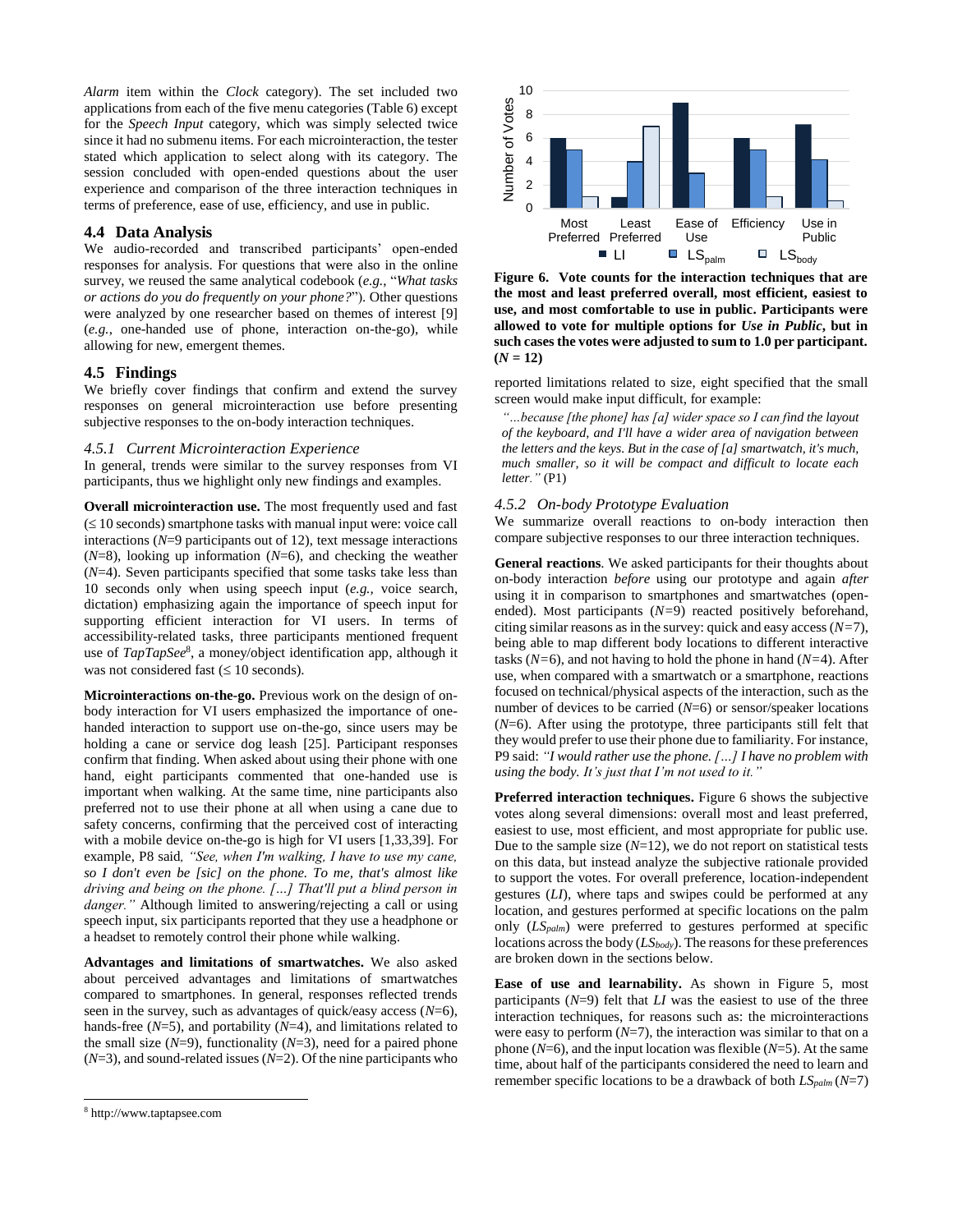and *LSbody* (*N*=6), although the semantic mappings of *LSbody* (*e.g*., tap wrist for *Clock*) were seen by some (*N*=5) as beneficial for learning. Another valued interaction was the touch-and-explore feature of *LSpalm*, which four participants noted as supporting learning, even for novices. For example:

*"So someone who's new to it, I think they can pick it up fairly simple. […I like] the browsing part and being able to also open the apps. I can go back the center of my palm and still browse through that." (P5)*

**Efficiency**. We expected that *LI* would be perceived as less efficient than the two *LS* interfaces, since *LI* required a longer sequence of inputs (several swipes) compared to selecting a category by simply tapping its dedicated location. However, as seen in Figure 5, participants were roughly split between *LI* and *LSpalm* as the most efficient interaction technique, while only one participant selected *LSbody*. Seven participants commented that *LSbody*'s efficiency was impacted by the large motion required to point to different locations, which was especially of concern before learning the mappings. For instance:

*"[With LSpalm] it's easy to search through. Because if it's not here, it's somewhere in this area. But [with LSbody] if you have it on your wrist and then your palm and on your ear, you gotta remember which one you need to touch." (P12)*

**Social acceptability.** Social acceptability is an important concern for wearable interaction [31] and for on-body interaction for VI users specifically, as seen both in prior work [25] and in Study 1. Nine participants felt they would be most comfortable using either *LI* or *LSpalm* in public compared to *LSbody* because the latter was less discreet. The remaining three participants felt that all three interaction techniques would be equally appropriate or inappropriate for public use. For example, P1 stated *"[LSbody] looks weird and a bit obnoxious. I mean, not pleasing for the onlooker. […] So I don't feel comfortable using it publicly."* The specific body locations included in the interface, however, would likely impact this perception (as found in [25]). For example:

*"The [outer] wrist, I think is okay. I guess the inside of the wrist is okay, too. […] But ear, nose, thigh, all those things would be more uncomfortable." (P6)*

**Interaction on-the-go and input availability**. We found that participants appreciated having multiple options for input locations, especially for mobile contexts where one hand is busy. For this reason, six participants liked that *LI* did not restrict the input location, whereas microinteractions in the *LS* conditions could only be accessed from their dedicated input location, which may not always be available. For instance, P10 preferred locations other than the palm for flexibility, commenting, *"If you have something in your hand, it's like for me, if I'm holding my cane, or I'm standing somewhere, I want to check the time, I can just tap on my wrist. So it's easier, because my hand is not always going to be free."*

**Customization.** At the end of the study, we asked participants if they would want to customize the prototype to support different apps. A variety of preferences emerged, in terms of both interaction location and tasks to support. While seven participants wanted to use the palm for input, others suggested different body locations. P12, for example, wished to use specific locations for different tasks, suggesting some possibilities that had not been evaluated in the study, such as fingertips for making phone calls, ear lobe for answering phone calls, wrist for checking the time, thigh for notifications, and even lips for activating voice input. Furthermore, participants differed in the applications they wanted to support. For instance, P2 wanted to perform only phone call-related tasks, while P8 wanted a wider variety of tasks, such as opening apps like a

calendar, a clock, and games, as well as checking notifications and heart rate. This diversity suggests that customization may be beneficial.

#### *4.5.3 Summary*

Our interview findings reinforced the survey responses regarding current support for microinteractions, specifically strategic use of voice input. The perceived trade-offs between three interaction techniques from the real-time system evaluation revealed VI users' needs and preferences for on-body interaction in terms of ease of use (*e.g.,* touch-and-explore to support learnability), efficiency (*e.g.,* downside of *LSbody*'s large movements), and use in public (*e.g.,* differences across body locations). The ability to support use on-the-go by supporting flexibility of input was also important.

# **5. Discussion**

We reflect on the implications of our findings, focusing on how to better support microinteractions for people with visual impairments.

## **5.1 Accessible Microinteractions**

Our findings suggest that efficient manual input for microinteractions is not well-supported for users with visual impairments. Only two microinteractions, checking the time and controlling a music player, were reported as taking < 5 seconds for most of our VI survey respondents. As seen in both the survey and interviews, voice input is a valuable tool for addressing the inefficiencies of screenreaders for microinteractions. This finding reflects previous more general studies showing that voice input is more popular for VI users than for sighted users [5,39]. However, because voice input may not always be appropriate due to background noise or privacy concerns [1,5,39], it is also important to develop more efficient manual input approaches to better support non-visual microinteractions.

Tasks that use mobile technology to increase the accessibility of the physical world, such as OCR, currency detection, and object recognition, arose rarely in the survey and interviews. This was, perhaps, because our focus was on tasks that are frequent *and* fast. Responses from three interview participants support this possibility: all three mentioned using their phone frequently for accessibility-specific tasks but not efficiently enough to qualify as a microinteraction; only one of the 61 survey respondents mentioned such a task (currency detection) as taking < 10 seconds. There is thus an opportunity for new wearable devices or even redesigned smartphone apps or operating systems to much more efficiently support accessibility-specific physical world tasks.

As already mentioned, wearable devices are particularly wellsuited to support microinteractions [4,22,24]—whether smartwatches, on-body interaction, or other devices. However, differences in how VI and sighted users perceive smartwatches suggest that the ideal wearable form factor for each user group may differ, particularly in terms of the bulk and size needed to support visual versus auditory output modalities. VI users were more likely than sighted users to perceive the small size of a smartwatch to be an advantage, whereas sighted users, who rely on the visual output of the display, were more likely to see this size as a disadvantage. Still, some VI users were concerned about the touchscreen size from a gestural input perspective.

# **5.2 On-body Input for Microinteractions**

While a variety of approaches—such as new wearable devices and redesigned touchscreen interactions—should be considered for future work on non-visual microinteractions, our findings provide specific guidance for implementing an on-body solution. Overall,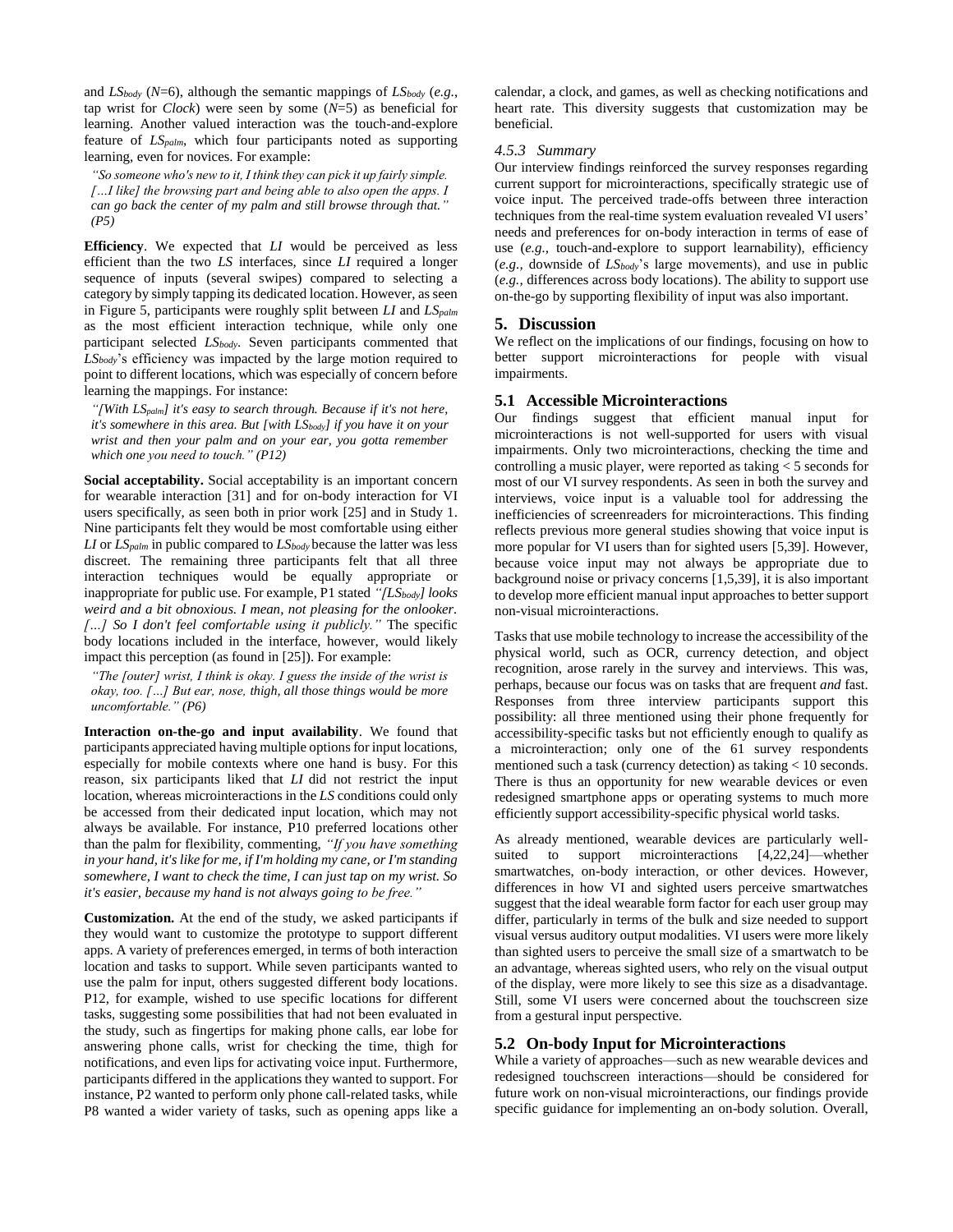there were tradeoffs between the three on-body interaction techniques in efficiency, learnability, use on-the-go, and social acceptability. For efficiency, we had expected that the locationspecific interaction techniques would fare well because they allowed for direct access to menu items or applications rather than requiring a series of swipes to find a specific item. However, participants felt that the two techniques that supported interaction within a small space were the most efficient: location-specific palm gestures and location-independent gestures, the latter of which participants often did on their hand. This finding suggests that quick access to all information within a constrained, discreet space may overshadow the efficiency advantages of direct selection at more distributed locations on the body, as well as the utility of semantic mappings (*e.g.*, wrist for time, ear for volume).

Learnability of the interface was also a concern. Half the participants mentioned that a strength of the location-independent gestures was not having to memorize the mappings between locations and menu items. Although we had expected that the touch-to-explore feature of location-specific gestures would allow users to discover items and support novice use, this was not seen in our study. However, a larger set of menu items and a longer-term study (rather than a single session) would likely affect perceptions of learnability. As users transition to experts, they may better appreciate the speed with which they can directly access items at specific hand and/or body locations. Thus, enabling both locationindependent and location-specific gestures may best support both novice and expert users, similar to how iOS and Android support both gesture-based navigation as well as exploration by touch.

The three interaction techniques vary in their ability to support use on-the-go since not all input locations will always be available (*e.g.*, hand or thigh). Thus, in mobile contexts, input locations that move less when the whole body is in motion (*e.g.*, chest *vs.* leg) or that can be used even when one hand is busy (*e.g.*, holding a cane or bag) may be preferred. Alternatively, location-independent gestures, which are not restricted to a specific location, would allow for the flexibility to adapt the interaction to any given body posture or movement. As with issues of learnability, a combination of location-independent and location-specific input may also be useful to explore for use on-the-go. Regardless, complementing manual input with voice input is critical for efficient, on-the-go interaction.

Finally, social acceptability is a common concern with wearable assistive technology for VI users [30,39]. This concern arose with on-body interaction in Study 1 but was less pronounced in Study 2 where participants had experience using a real-time prototype. The gestures at locations across the body (*e.g.*, ear, thigh, wrist) were seen as less appropriate for use in public than the other two interaction techniques, which supported much smaller input areas. Socially acceptability concerns may be mitigated by supporting location-independent gestures as users can choose any input location that they consider discreet or by mapping all applications to a concentrated area that can support subtle gestures. Allowing users to customize body locations may also be useful, as appropriate locations may differ from one person to another (*e.g.*, due to gender or personal preference).

## **5.3 Limitations**

A limitation of the online survey and first portion of the in-person study is that the data on microinteraction timing and frequency of use is based on subjective estimates. As such, it important for future work to complement these findings with log data of actual use. Another survey limitation is that the VI user group was older than the sighted user group, which may have impacted results. For the in-person study, while our system offered real-time interaction, it was still an early prototype and had drawbacks that could have impacted user perceptions. Most notably, the wearable components were bulkier than we envision a future system would be and the system required a lengthy training process (~30 minutes) to collect training images of the user's hands and body. As well, the system included only five application categories, which were accessed via location-specific taps or location-independent swipes and taps. A larger number of top-level items in the interface may change how users view the efficiency tradeoffs between the different interaction techniques. Finally, a longer-term evaluation of the on-body interaction techniques may yield different tradeoffs by addressing novelty effects and allowing users to develop expertise.

# **6. CONCLUSION**

Our goal is to support not only *accessible* mobile interaction for users with visual impairments but *efficient* interaction. We investigated how well microinteractions are supported on smartphones and smartwatches for people with visual impairments compared to sighted users. Our findings suggest that manual input does not sufficiently support efficient non-visual microinteractions, highlighting the need for new interaction approaches. Speech input was a commonly used workaround for VI users in our online survey, but is not always appropriate due to privacy and noise concerns. As an alternative manual input approach, we evaluated three different on-body interaction techniques, which revealed tradeoffs in terms of perceived efficiency, learnability, social acceptability and ability to use on the go. Future work should examine to what extent it is possible to combine the strengths of these different on-body interaction techniques into a single system to ultimately allow for efficient and socially acceptable input.

# **7. ACKNOWLEDGEMENTS**

We thank our participants, David Ross and the Atlanta VAMC, and the National Library Service for the Blind and Physically Handicapped. This work was supported by the Office of the Assistant Secretary of Defense for Health Affairs under Award W81XWH-14-1-0617.

## **8. REFERENCES**

- 1. Abdolrahmani, A., Kuber, R., and Hurst, A. 2016. An Empirical Investigation of the Situationally-Induced Impairments Experienced by Blind Mobile Device Users. *ACM W4A '16*: 21.
- 2. Adams, D., Morales, L., and Kurniawan, S. 2013. A qualitative study to support a blind photography mobile application. *ACM PETRA '13*, 1–8.
- 3. Ashbrook, D. L. 2010. Enabling Mobile Microinteractions. *PhD Thesis*.
- 4. Ashbrook, D. L., Clawson, J. R., Lyons, K., Starner, T. E., and Patel, N. 2008. Quickdraw: The Impact of Mobility and On-Body Placement on Device Access Time. *ACM CHI '*08, 219– 222.
- 5. Azenkot, S. and Lee, N. B. 2013. Exploring the use of speech input by blind people on mobile devices. *ACM ASSETS '13*: 11.
- 6. Azenkot, S. Rector, K., Ladner, R., and Wobbrock, J. O. 2012. PassChords: Secure Multi-Touch Authentication for Blind People. *ACM ASSETS '12,* 159–166.
- 7. Böhmer, M., Hecht, B., Schöning, J., Krüger, A., and Bauer, G. 2011. Falling Asleep with Angry Birds, Facebook and Kindle: A Large Scale Study on Mobile Application Usage. *ACM MobileHCI '11*, 47–56.
- 8. Bonner, M. N., Brudvik, J. T., Abowd, G. D., and Edwards, W.